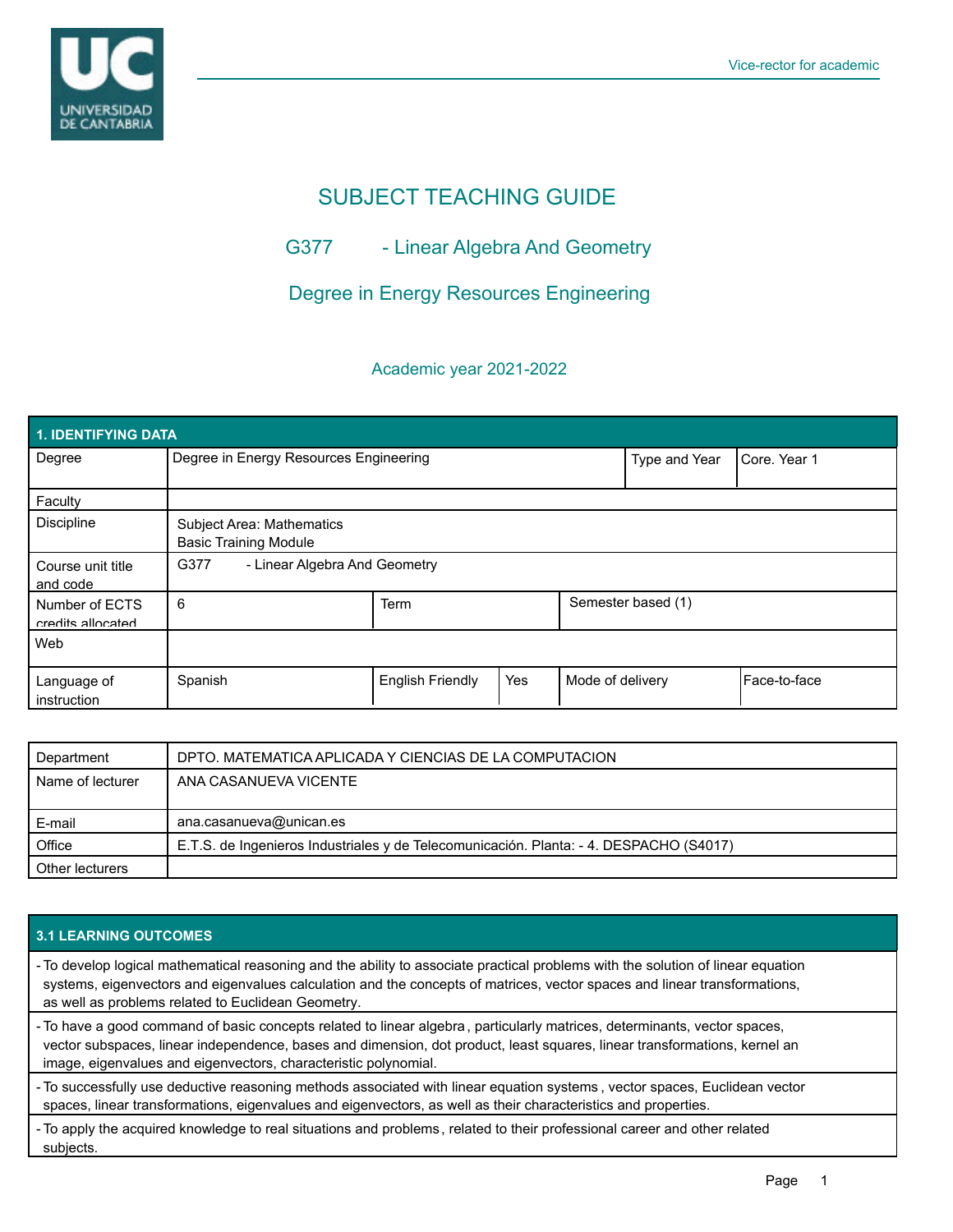

#### **4. OBJECTIVES**

- To develop logical mathematical reasoning and the ability to relate practical problems to the solution of systems of linear equations, the calculation of eigenvalues and vectors and the notions of matrices, vector spaces and linear transformations, as well as problems of Euclidean Geometry.

- To understand and have good command of the basic concepts related to linear algebra , in particular, the notions of matrices, determinants, vector spaces, vector subspaces, linear independence, bases and dimension, dot product, least squares, linear transformations, kernel and image, eigenvalues and eigenvectors, characteristic polynomial.

- To apply the acquired knowledge to real situations and problems , linked to their professional career and other related fields.

- To acquire skills in the use of mathematical software as an aid in the resolution of problems .

- To get used to consulting bibliographical references to obtain information .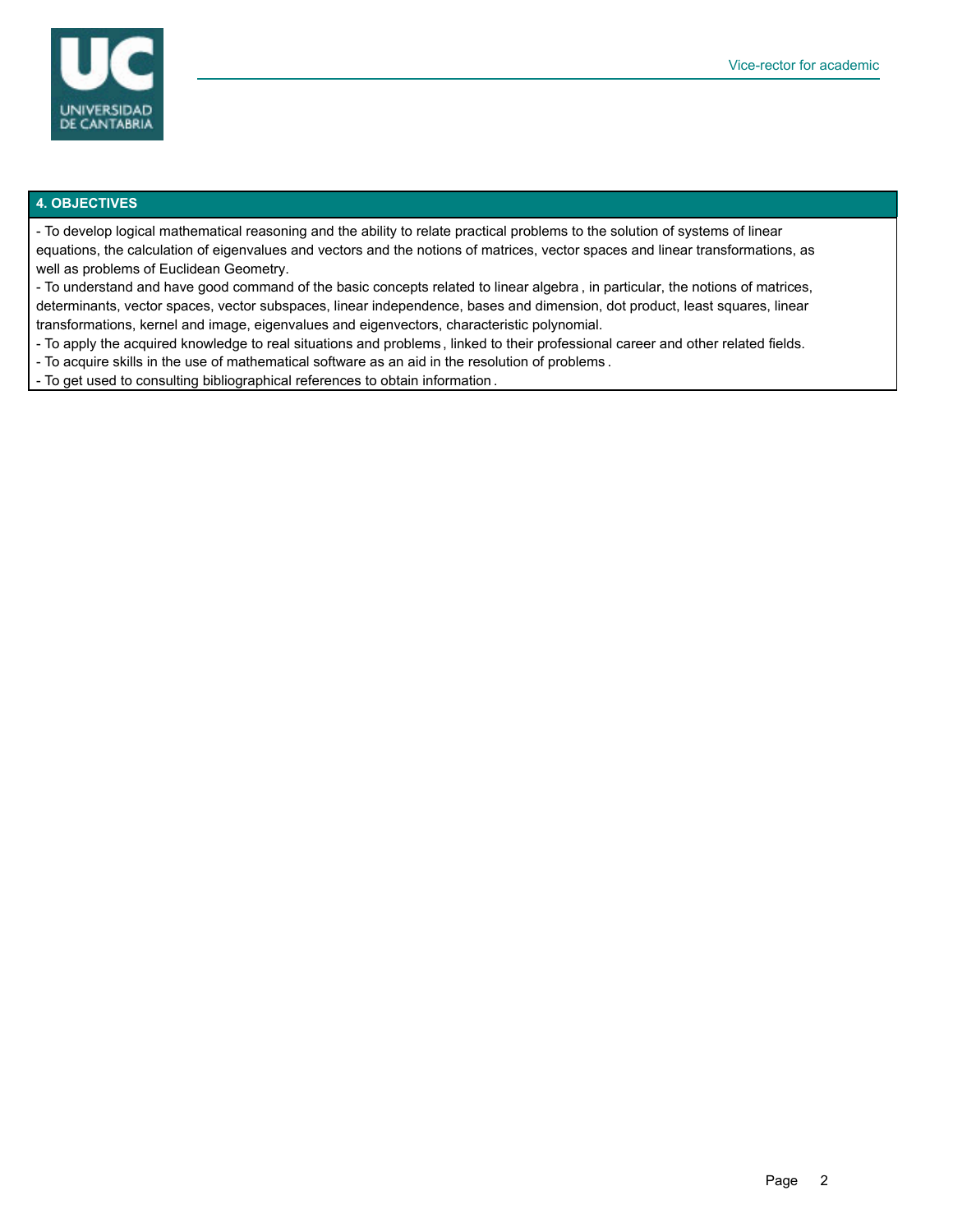

|                 | <b>6. COURSE ORGANIZATION</b>                                                   |  |  |  |  |
|-----------------|---------------------------------------------------------------------------------|--|--|--|--|
| <b>CONTENTS</b> |                                                                                 |  |  |  |  |
| l1              | BLOCK I: MATRICES. DETERMINANTS. SYSTEMS OF LINEAR EQUATIONS                    |  |  |  |  |
|                 | LESSON 1. MATRICES AND DETERMINANTS                                             |  |  |  |  |
|                 | 1.1. Matrix Algebra<br>1.2. Echelon and reduced forms of a matrix               |  |  |  |  |
|                 |                                                                                 |  |  |  |  |
|                 | LESSON 2. SYSTEMS OF LINEAR EQUATIONS                                           |  |  |  |  |
|                 | 2.1. Matrix form of linear equation systems.                                    |  |  |  |  |
|                 | 2.2. Resolution of linear systems by different methods.                         |  |  |  |  |
| 2               | BLOCK II: FINITE-TYPE VECTOR SPACES                                             |  |  |  |  |
|                 |                                                                                 |  |  |  |  |
|                 | <b>LESSON 3. VECTOR SPACES</b>                                                  |  |  |  |  |
|                 | 3.1. Definition of vector space Properties. Examples                            |  |  |  |  |
|                 | 3.2. Vectorial subspaces. Operations with subspaces                             |  |  |  |  |
|                 | 3.3. Linear dependence and independence                                         |  |  |  |  |
|                 | 3.4. Generator systems. Bases and dimension                                     |  |  |  |  |
|                 | 3.5. Coordinates and change of base                                             |  |  |  |  |
|                 | 3.6. Direct sum and supplementary subspaces                                     |  |  |  |  |
|                 | <b>LESSON 4. EUCLIDEAN SPACE</b>                                                |  |  |  |  |
|                 | 4.1. Definition of Euclidean space. Properties. Examples                        |  |  |  |  |
|                 | 4.2. Orthogonal subspaces                                                       |  |  |  |  |
|                 | 4.3. Orthogonal projections                                                     |  |  |  |  |
|                 | 4.4. Calculation of orthogonal bases. Orthonormal base                          |  |  |  |  |
|                 | 4.5. Method of least squares                                                    |  |  |  |  |
|                 | 4.6. Approximation of a continuous function in an interval by a polynomial      |  |  |  |  |
|                 | 4.6. Geometric applications                                                     |  |  |  |  |
| 3               | BLOCK III. LINEAR APPLICATIONS AND DIAGONALIZATION                              |  |  |  |  |
|                 | <b>LESSON 5. LINEAR APPLICATIONS</b>                                            |  |  |  |  |
|                 | 5.1. Linear applications. Properties                                            |  |  |  |  |
|                 | 5.2. Kernel and image                                                           |  |  |  |  |
|                 | 5.3. Classification of linear applications                                      |  |  |  |  |
|                 | 5.4. Matrix associated with a linear application                                |  |  |  |  |
|                 | 5.5. Matrix of an application on different bases                                |  |  |  |  |
|                 | 5.6. Equivalent matrices                                                        |  |  |  |  |
|                 | LESSON 6. MATRIX DIAGONALIZATION                                                |  |  |  |  |
|                 | 6.1. Introduction. Similar matrices                                             |  |  |  |  |
|                 | 6.2. Eigenvalues and eigenvectors                                               |  |  |  |  |
|                 | 6.3. Diagonalization of matrices                                                |  |  |  |  |
| 14              | BLOCK IV. GEOMETRY. APPLICATIONS                                                |  |  |  |  |
|                 | LESSON 7. APPLICATIONS TO GEOMETRY                                              |  |  |  |  |
|                 | 7.1. Geometric applications of matrix diagonalization. Isometries in R2 and R3. |  |  |  |  |
|                 | 7.2. Introduction to conical shapes and classification                          |  |  |  |  |